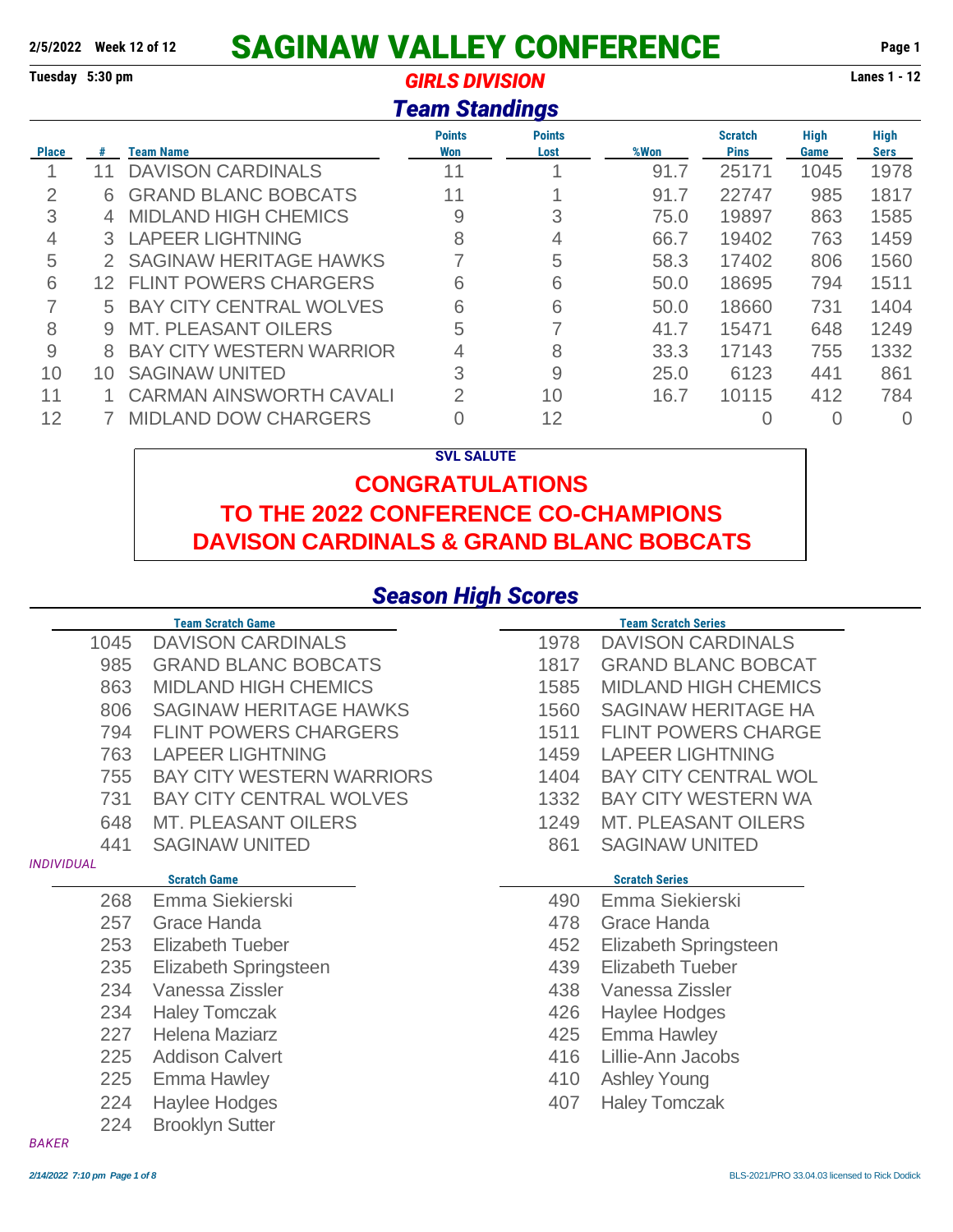#### *Season High Scores - Continued*

|     | <b>Scratch Game</b>      |     | <b>Scratch Series</b>    |
|-----|--------------------------|-----|--------------------------|
| 222 | <b>Bobcats Baker</b>     | 413 | <b>Cardinals Baker</b>   |
| 213 | <b>Cardinals Baker</b>   | 373 | <b>Bobcats Baker</b>     |
| 193 | <b>Lightning Baker</b>   | 372 | <b>Lightning Baker</b>   |
| 171 | <b>Chargers FP Baker</b> | 304 | <b>Chargers FP Baker</b> |
| 166 | <b>Hawks Baker</b>       | 303 | <b>Chemics Baker</b>     |
| 161 | <b>Oliers Baker</b>      | 299 | <b>Hawks Baker</b>       |
| 160 | <b>Chemics Baker</b>     | 296 | <b>Oliers Baker</b>      |
| 159 | <b>Warriors Baker</b>    | 284 | <b>Wolves Baker</b>      |
| 146 | <b>Wolves Baker</b>      | 271 | <b>Warriors Baker</b>    |
| 101 | <b>Cavaliers Baker</b>   | 181 | <b>United Baker</b>      |

#### *Last Week's Top Scores*

| <b>INDIVIDUAL</b> |     |                          |     |                          |
|-------------------|-----|--------------------------|-----|--------------------------|
|                   |     | <b>Scratch Game</b>      |     | <b>Scratch Series</b>    |
|                   | 246 | <b>Elizabeth Tueber</b>  | 478 | Grace Handa              |
|                   | 244 | Grace Handa              | 452 | Elizabeth Springsteen    |
|                   | 235 | Elizabeth Springsteen    | 439 | <b>Elizabeth Tueber</b>  |
|                   | 225 | Emma Hawley              | 425 | <b>Emma Hawley</b>       |
|                   | 220 | Lillie-Ann Jacobs        | 416 | Lillie-Ann Jacobs        |
|                   | 217 | <b>Emileigh Peters</b>   | 400 | <b>Haley Tomczak</b>     |
|                   | 214 | Vanessa Zissler          | 395 | <b>Emileigh Peters</b>   |
|                   | 213 | Alexia Malusi            | 372 | Emma Siekierski          |
|                   | 200 | <b>Haley Tomczak</b>     | 359 | Vanessa Zissler          |
|                   | 193 | <b>Katelyn Pope</b>      | 342 | Amanda Zavatsky          |
| <b>BAKER</b>      |     |                          |     |                          |
|                   |     | <b>Scratch Game</b>      |     | <b>Scratch Series</b>    |
|                   | 213 | <b>Cardinals Baker</b>   | 403 | <b>Cardinals Baker</b>   |
|                   | 180 | <b>Bobcats Baker</b>     | 341 | <b>Bobcats Baker</b>     |
|                   | 165 | <b>Hawks Baker</b>       | 275 | <b>Hawks Baker</b>       |
|                   | 139 | <b>Lightning Baker</b>   | 251 | <b>Chargers FP Baker</b> |
|                   | 136 | <b>Oliers Baker</b>      | 248 | <b>Chemics Baker</b>     |
|                   | 132 | <b>Chargers FP Baker</b> | 243 | <b>Oliers Baker</b>      |
|                   | 129 | <b>Chemics Baker</b>     | 240 | <b>Lightning Baker</b>   |
|                   | 123 | <b>Warriors Baker</b>    | 236 | <b>Wolves Baker</b>      |
|                   | 122 | <b>Wolves Baker</b>      | 228 | <b>Warriors Baker</b>    |
|                   | 83  | <b>Cavaliers Baker</b>   | 154 | <b>Cavaliers Baker</b>   |
|                   |     |                          |     |                          |

#### *Individual High Averages*

| <b>INDIVIDUAL</b> |                          |                        |                              |                          |
|-------------------|--------------------------|------------------------|------------------------------|--------------------------|
|                   | 199.83 Grace Handa       | 194.08 Emma Siekierski | 188.27 Elizabeth Springsteen | 185.46 Elizabeth Tueber  |
|                   | 182.95 Emma Hawley       | 175.46 Emileigh Peters | 173.18 Haley Tomczak         | 170.05 Lillie-Ann Jacobs |
|                   | 169.54 Brooklyn Woughter | 167.48 Ashley Young    | 163.08 Cynthia Slater        | 163.00 Vanessa Zissler   |
|                   | 161.38 Carlie Walls      | 157.50 Haylee Hodges   | 157.46 Dayna Jacobs          | 157.29 Emma Green        |
| BAKER             |                          |                        |                              |                          |
|                   | 172.00 Cardinals Baker   | 158.67 Bobcats Baker   | 134.63 Lightning Baker       | 131.58 Chemics Baker     |
|                   | 127.32 Hawks Baker       | 121.67 Wolves Baker    | 120.58 Chargers FP Baker     | 116.67 Warriors Baker    |
|                   | 109.75 Oliers Baker      | 69.75 Cavaliers Baker  | 45.15 United Baker           |                          |
|                   |                          |                        |                              |                          |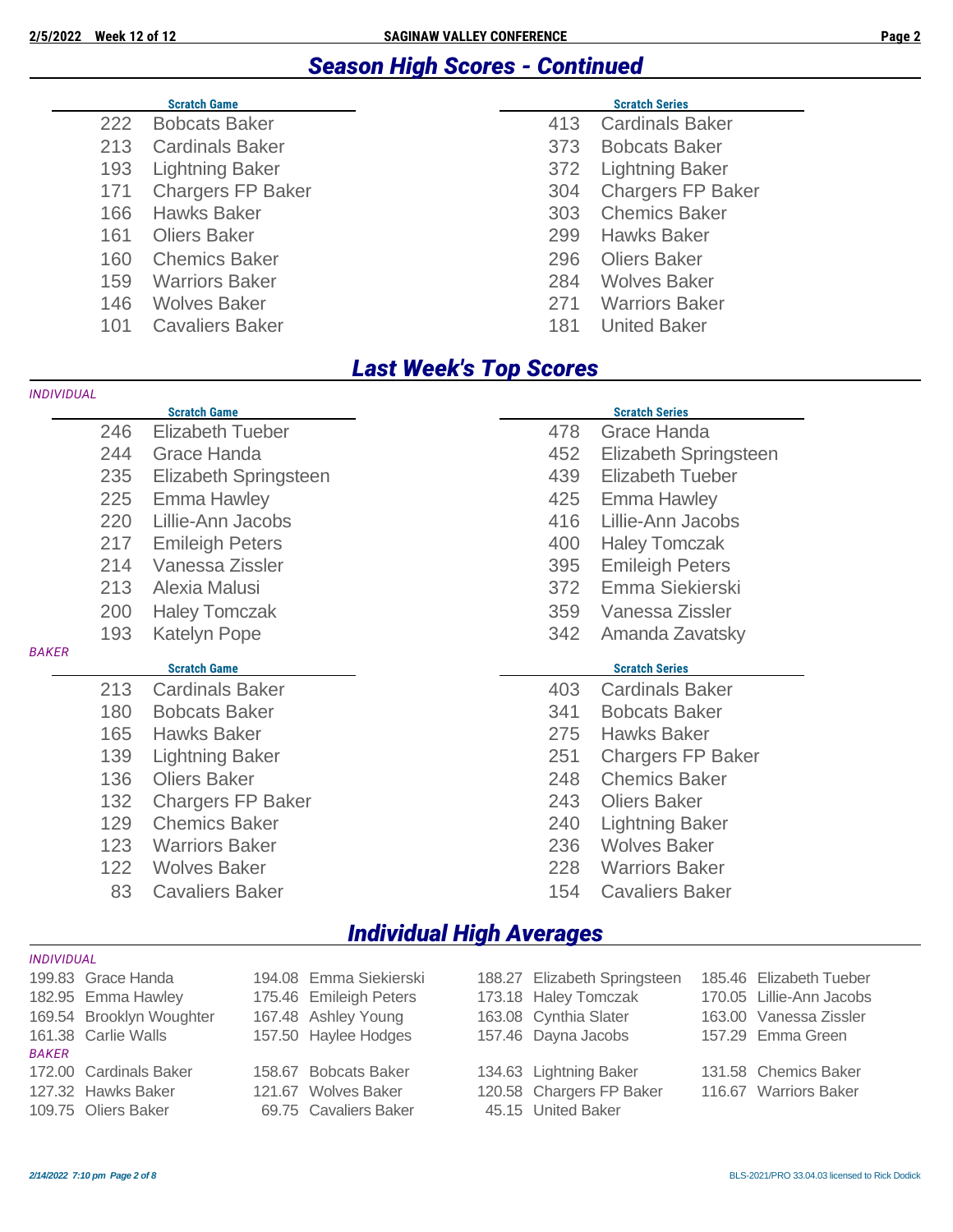#### *Team Rosters*

## **1 - CARMAN AINSWORTH CAVALIERS**

| <b>Name</b>                 | Avg | <b>Pins Gms</b> |          | $-1-$ | $-2-$ | -3- |     | <b>Total</b> | <b>High</b><br>Game | <b>High</b><br><b>Sers</b> |
|-----------------------------|-----|-----------------|----------|-------|-------|-----|-----|--------------|---------------------|----------------------------|
| Savanna Castillo            | Ő   |                 | $\Omega$ |       |       |     |     |              |                     |                            |
| Nevach Bryant-Bush          | 86  | 2080            | 24       |       |       | 91  | 93  | 184          | 133                 | 233                        |
| Mya Alexander               | 101 | 2434            | 24       |       |       | 103 | 108 | 211          | 135                 | 241                        |
| <b>Yasmine Gillum</b>       | 91  | 2015            | 22       |       |       | 108 | 93  | 201          | 124                 | 222                        |
| <b>Selena Frost</b>         | 86  | 1912            | 22       |       |       | 72  | 96  | 168          | 122                 | 222                        |
| <b>Cavaliers Split-Game</b> | 0   |                 | $\Omega$ |       |       |     |     |              | O                   |                            |
| <b>Cavaliers Baker</b>      | 69  | 1674            | 24       | 83    |       |     |     | 154          |                     | 179                        |
|                             |     |                 |          |       |       |     |     |              |                     |                            |

## **2 - SAGINAW HERITAGE HAWKS**

| <b>Name</b>             | <b>Avg</b> | <b>Pins Gms</b> |    | -1- | $-2-$ | -3- | -4- | Total | <b>High</b><br>Game | <b>High</b><br><b>Sers</b> |
|-------------------------|------------|-----------------|----|-----|-------|-----|-----|-------|---------------------|----------------------------|
| Devyn Burns             | 110        | 1220            | 11 |     |       | 113 | 109 | 222   | 159                 | 261                        |
| Mya Gissendanner        | 110        | 1657            | 15 |     |       | 93  |     | 93    | 182                 | 257                        |
| <b>Haylee Hodges</b>    | 157        | 3465            | 22 |     |       | 123 | 140 | 263   | 224                 | 426                        |
| <b>Jadelin McCarthy</b> | 101        | 1717            | 17 |     |       |     | 92  | 92    | 144                 | 233                        |
| <b>Emily Scott</b>      | 129        | 2854            | 22 |     |       | 118 | 146 | 264   | 179                 | 324                        |
| Vanessa Zissler         | 163        | 3586            | 22 |     |       | 145 | 214 | 359   | 234                 | 438                        |
| <b>Hawks Split-Game</b> | 102        | 102             |    |     |       |     |     | 0     | 102                 | 102                        |
| <b>Hawks Baker</b>      | 127        | 2801            | 22 |     | 165   |     |     | 275   | 66                  | 299                        |

## **3 - LAPEER LIGHTNING**

|                             |            |                 |          |       |       |       |       |              | <b>High</b> | <b>High</b> |
|-----------------------------|------------|-----------------|----------|-------|-------|-------|-------|--------------|-------------|-------------|
| <b>Name</b>                 | <b>Avg</b> | <b>Pins Gms</b> |          | $-1-$ | $-2-$ | $-3-$ | $-4-$ | <b>Total</b> | Game        | <b>Sers</b> |
| <b>Cynthia Slater</b>       | 163        | 3914            | 24       |       |       | 174   | 159   | 333          | 194         | 370         |
| Dayna Jacobs                | 157        | 3779            | 24       |       |       | 129   | 141   | 270          | 223         | 404         |
| <b>Sara Tereau</b>          | 119        | 2857            | 24       |       |       | 81    | 173   | 254          | 173         | 271         |
| <b>Brooke Taylor</b>        | 141        | 3401            | 24       |       |       | 150   | 147   | 297          | 181         | 324         |
| <b>Chavell Dowdy</b>        | 92         | 2220            | 24       |       |       | 94    | 90    | 184          | 137         | 242         |
| <b>Lightning Split-Game</b> | 0          | $\Omega$        | $\Omega$ |       |       |       |       |              | $\Omega$    | $\bigcap$   |
| <b>Lightning Baker</b>      | 134        | 3231            | 24       | 101   | 139   |       |       | 240          | 193         | 372         |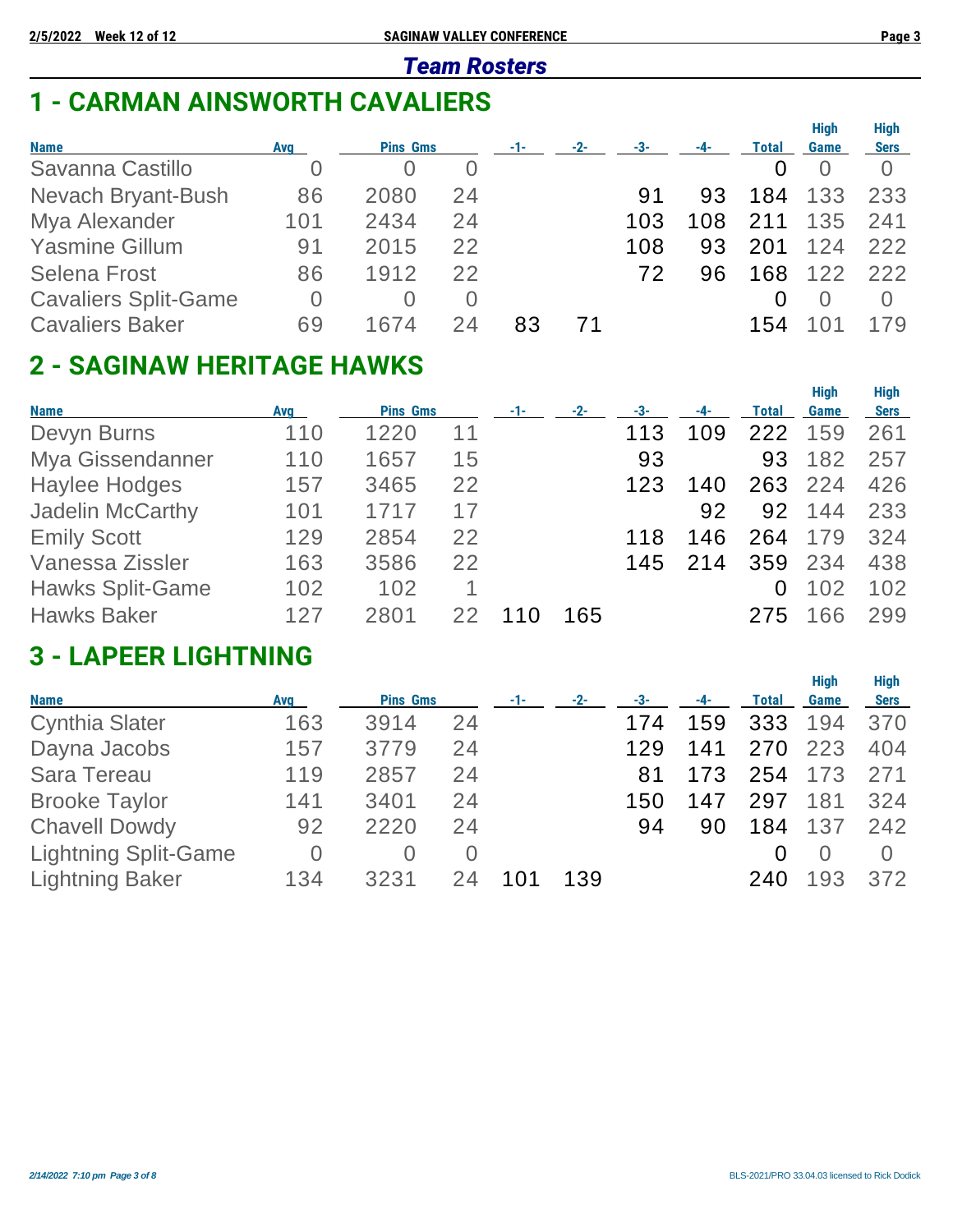# **4 - MIDLAND HIGH CHEMICS**

| <b>Name</b>               | Avg | <b>Pins Gms</b> |    | -1- | $-2-$ | -3- | -4- | Total    | <b>High</b><br>Game | <b>High</b><br><b>Sers</b> |
|---------------------------|-----|-----------------|----|-----|-------|-----|-----|----------|---------------------|----------------------------|
| <b>Sierra McGraw</b>      | 147 | 1330            | 9  |     |       |     |     | $\Omega$ | 209                 | 336                        |
| <b>Brooklyn Sutter</b>    | 153 | 3378            | 22 |     |       | 138 | 163 | 301      | 224                 | 384                        |
| Emma Green                | 157 | 3775            | 24 |     |       | 126 | 141 | 267      | 199                 | 373                        |
| <b>Haley Geisenhauer</b>  | 127 | 2419            | 19 |     |       |     | 128 | 128      | 168                 | 302                        |
| <b>Grace Henriquez</b>    | 146 | 2787            | 19 |     |       | 142 | 180 | 322      | 198                 | 322                        |
| <b>Ashley Perry</b>       | 120 | 1566            | 13 |     |       | 136 | 132 | 268      | 141                 | 268                        |
| Olivia Sieggreen          | 126 | 1139            | 9  |     |       | 102 |     | 102      | 188                 | 217                        |
| Siera Allen               | 83  | 251             | 3  |     |       |     |     | $\Omega$ | 89                  | 162                        |
| <b>Chemics Split-Game</b> | 94  | 94              | 1  |     |       |     |     | $\Omega$ | 94                  | 94                         |
| <b>Chemics Baker</b>      | 131 | 3158            |    | 129 | 119   |     |     | 248      | 60                  | 303                        |

## **5 - BAY CITY CENTRAL WOLVES**

| <b>Name</b>              | <b>Avg</b>     | <b>Pins Gms</b> |                | $-1-$ | $-2-$ | -3- |     | Total    | <b>High</b><br>Game | <b>High</b><br><b>Sers</b> |
|--------------------------|----------------|-----------------|----------------|-------|-------|-----|-----|----------|---------------------|----------------------------|
| <b>Fayth Ferrer</b>      | 116            | 1509            | 13             |       |       | 89  |     | 89       | 182                 | 281                        |
| Alyssa Hair              | 119            | 2038            | 17             |       |       | 117 | 108 | 225      | 156                 | 272                        |
| Olivia Jane              | 123            | 1362            | 11             |       |       |     |     | 0        | 148                 | 276                        |
| Emma Kuch                | 109            | 438             | 4              |       |       |     |     | $\Omega$ | 129                 | 235                        |
| Alyssandra Michalski     | 106            | 1494            | 14             |       |       |     | 113 | 113      | 158                 | 277                        |
| <b>Lily Neveau</b>       | 147            | 3390            | 23             |       |       | 159 | 159 | 318      | 191                 | 343                        |
| <b>Katrina White</b>     | 117            | 1992            | 17             |       |       | 99  | 138 | 237      | 155                 | 293                        |
| <b>Ashley Young</b>      | 167            | 3517            | 21             |       |       | 148 | 179 | 327      | 214                 | 410                        |
| <b>Wolves Split-Game</b> | $\overline{0}$ | $\overline{0}$  | $\overline{0}$ |       |       |     |     | $\Omega$ | $\Omega$            | $\Omega$                   |
| <b>Wolves Baker</b>      | 121            | 2920            | 24             |       | 114   |     |     | 236      | 146                 | 284                        |

### **6 - GRAND BLANC BOBCATS**

| <b>Name</b>                  | Avg | <b>Pins Gms</b> |                |     | $-2-$ | -3- | -4- | Total    | <b>High</b><br>Game | <b>High</b><br><b>Sers</b> |
|------------------------------|-----|-----------------|----------------|-----|-------|-----|-----|----------|---------------------|----------------------------|
| <b>Addison Calvert</b>       | 145 | 2324            | 16             |     |       | 154 |     | 154      | 225                 | 399                        |
| Alina Wilgus                 | 100 | 200             | $\overline{2}$ |     |       |     |     | 0        | 107                 | 107                        |
| <b>Molly Peterson</b>        | 146 | 2199            | 15             |     |       |     | 144 | 144      | 183                 | 343                        |
| <b>Grace Handa</b>           | 199 | 3597            | 18             |     |       | 244 | 234 | 478      | 257                 | 478                        |
| Ashlyn Jeffery               | 92  | 371             | 4              |     |       |     |     | 0        | 115                 | 203                        |
| <b>Haley Tomczak</b>         | 173 | 3810            | 22             |     |       | 200 | 200 | 400      | 234                 | 407                        |
| Amanda Zavatsky              | 156 | 2969            | 19             |     |       | 152 | 190 | 342      | 190                 | 342                        |
| <b>Emileigh Peters</b>       | 175 | 2281            | 13             |     |       | 178 | 217 | 395      | 217                 | 395                        |
| <b>Keeley Moore</b>          | 119 | 119             |                |     |       |     |     | 0        | 119                 | 119                        |
| <b>Bobcats Split-Game</b>    | 105 | 950             | 9              |     |       |     |     | 0        | 169                 | 262                        |
| <b>Bobcats Split-Game II</b> | 119 | 119             | 1              |     |       |     |     | $\Omega$ | 119                 | 119                        |
| <b>Bobcats Baker</b>         | 158 | 3808            | 24             | 161 | 180   |     |     | 341      | 222                 | 373                        |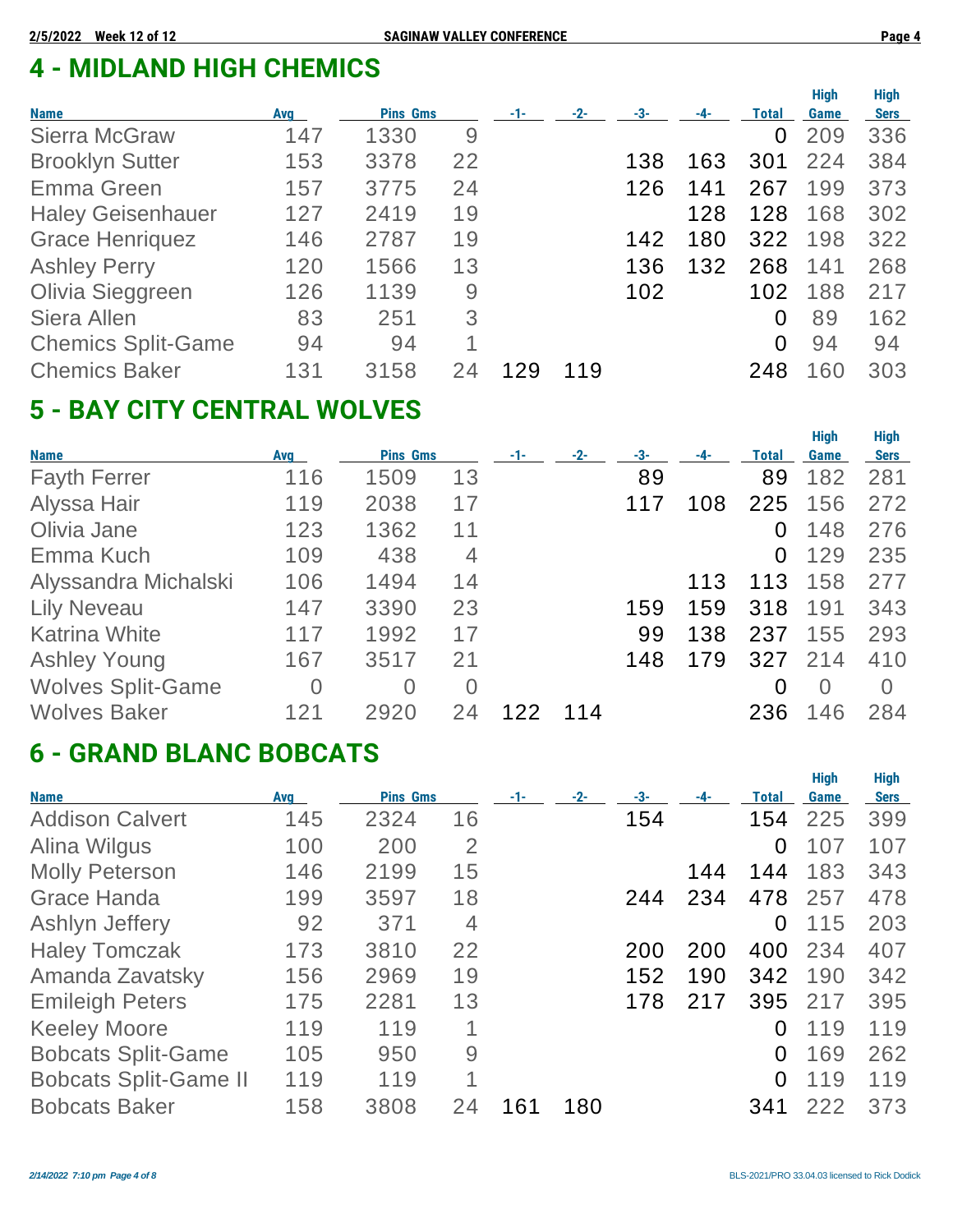# **7 - MIDLAND DOW CHARGERS**

## **8 - BAY CITY WESTERN WARRIORS**

|     |          |          |                 |       |     |       |              |      | <b>High</b>     |
|-----|----------|----------|-----------------|-------|-----|-------|--------------|------|-----------------|
| Avg |          |          | $-1-$           | $-2-$ | -3- | $-4-$ | <b>Total</b> | Game | <b>Sers</b>     |
| 135 | 3244     | 24       |                 |       | 102 | 213   |              |      | 323             |
| 100 | 2413     | 24       |                 |       | 127 | 129   | 256          | 130  | 256             |
| 100 | 2411     | 24       |                 |       | 118 | 106   | 224          | 131  | 252             |
| 140 | 3226     | 23       |                 |       | 148 | 130   | 278          | 227  | 334             |
| 133 | 2946     | 22       |                 |       | 143 | 177   | 320          | 195  | 329             |
| 0   | $\Omega$ | $\Omega$ |                 |       |     |       |              |      |                 |
| 103 | 103      |          |                 |       |     |       | 0            | 103  | 103             |
| 116 | 2800     |          | (15             | 123   |     |       | 228          | 59   | 271             |
|     |          |          | <b>Pins Gms</b> |       |     |       |              |      | Hiah<br>315 213 |

## **9 - MT. PLEASANT OILERS**

|                               |     |                 |          |       |       |     |       |              | <b>High</b> | <b>High</b>      |
|-------------------------------|-----|-----------------|----------|-------|-------|-----|-------|--------------|-------------|------------------|
| <b>Name</b>                   | Avg | <b>Pins Gms</b> |          | $-1-$ | $-2-$ | -3- | $-4-$ | <b>Total</b> | Game        | <b>Sers</b>      |
| <b>Joselynn Shaw</b>          | 93  | 1590            | 17       |       |       | 89  | 82    | 171          | 131         | 238              |
| <b>Katelyn Pope</b>           | 140 | 3237            | 23       |       |       | 193 |       | 193          | 197         | 372              |
| <b>Kaliyah Hustick-Peters</b> | 85  | 2044            | 24       |       |       | 102 | 92    | 194          | 115         | 207              |
| <b>Meri Cowles</b>            | 111 | 2680            | 24       |       |       | 114 | 117   | 231          | 148         | 261              |
| Jaylinn Johnson               | 134 | 3219            | 24       |       |       | 120 | 120   | 240          | 180         | 321              |
| <b>Oilers Split-Game</b>      | 0   | $\Omega$        | $\Omega$ |       |       |     |       | 0            |             | $\left( \right)$ |
| <b>Oliers Baker</b>           | 109 | 2634            | 24       | 136   | 107   |     |       | 243          |             | 296              |

### **10 - SAGINAW UNITED**

| <b>Name</b>              | <b>Avg</b> | <b>Pins Gms</b> |          |    | $-2-$ | -3- |    | Total    | <b>High</b><br>Game | <b>High</b><br><b>Sers</b> |
|--------------------------|------------|-----------------|----------|----|-------|-----|----|----------|---------------------|----------------------------|
| Lynie Zane               | O          | 0               | $\Omega$ |    |       |     |    | 0        | $\cup$              | $\Omega$                   |
| Zoip Thompson            | U          | $\cup$          | O        |    |       |     |    | 0        | $\cup$              | $\Omega$                   |
| <b>Taylor Hendrix</b>    | 91         | 550             | 6        |    |       |     |    | 0        | 107                 | 204                        |
| <b>Leaira Bentovy</b>    | 61         | 1233            | 20       |    |       | 73  | 75 | 148      | 97                  | 158                        |
| <b>Britney Henderson</b> | 88         | 1771            | 20       |    |       | 110 | 86 | 196      | 137                 | 222                        |
| Jazsman Kabert           | 97         | 1172            | 12       |    |       |     |    | 0        | 122                 | 222                        |
| <b>Alona Simmons</b>     | 0          | $\Omega$        | 0        |    |       |     |    | 0        | $\Omega$            | $\bigcap$                  |
| <b>Cristel Loury</b>     |            | $\Omega$        | 0        |    |       |     |    | $\Omega$ | $\Omega$            | $\Omega$                   |
| <b>Kelsha McCaskey</b>   | 0          | 0               | $\Omega$ |    |       |     |    | $\Omega$ | $\Omega$            | $\Omega$                   |
| <b>Aaliyah Kabet</b>     | 82         | 494             | 6        |    |       |     |    | 0        | 112                 | 198                        |
| <b>United Baker</b>      | 45         | 903             | 20       | 19 | 24    |     |    | 43       | 94                  | 181                        |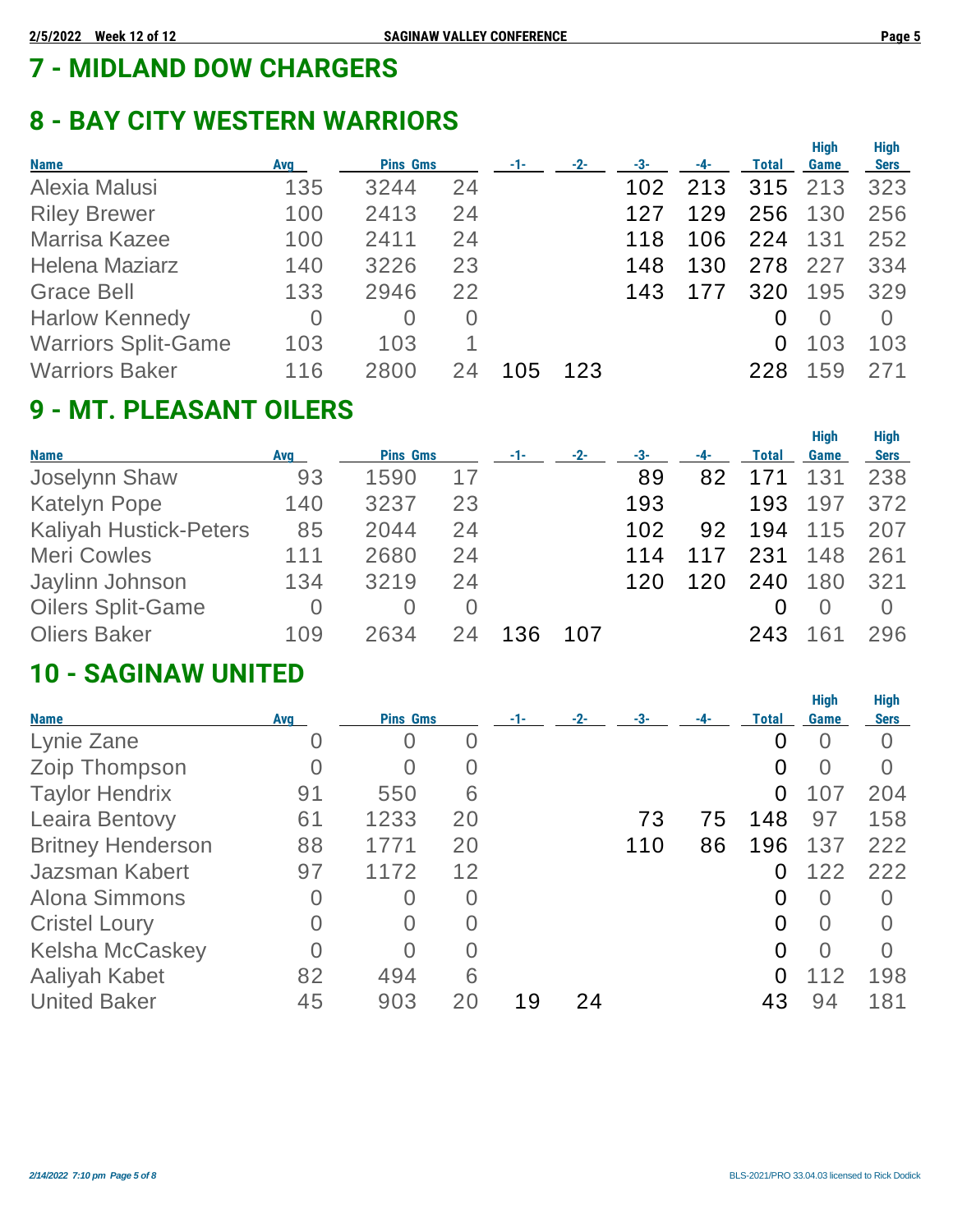## **11 - DAVISON CARDINALS**

| <b>Name</b>                   | <b>Avg</b> | <b>Pins Gms</b> |    | $-1-$ | $-2-$ | -3- | -4- | Total    | <b>High</b><br>Game | <b>High</b><br><b>Sers</b> |
|-------------------------------|------------|-----------------|----|-------|-------|-----|-----|----------|---------------------|----------------------------|
| Emma Siekierski               | 194        | 4658            | 24 |       |       | 191 | 181 | 372      | 268                 | 490                        |
| <b>Emma Hawley</b>            | 182        | 3842            | 21 |       |       | 200 | 225 |          | 425 225             | 425                        |
| <b>Elizabeth Springsteen</b>  | 188        | 4142            | 22 |       |       | 217 | 235 | 452      | 235                 | 452                        |
| <b>Carlie Walls</b>           | 161        | 2582            | 16 |       |       | 173 |     | 173      | 215                 | 387                        |
| <b>Brooklyn Woughter</b>      | 169        | 2204            | 13 |       |       | 162 | 170 | 332      | 191                 | 365                        |
| <b>Rylee Gipson</b>           | 146        | 876             | 6  |       |       |     |     | $\Omega$ | 160                 | 160                        |
| Abby Siekierski               | 158        | 1270            | 8  |       |       |     |     | 0        | 175                 | 347                        |
| <b>Cardinals Split-Game</b>   | 151        | 1363            | 9  |       |       |     | 170 | 170      | 178                 | 311                        |
| <b>Cardinals Split-Game I</b> | 106        | 106             | 1  |       |       |     |     | 0        | 106                 | 106                        |
| <b>Cardinals Baker</b>        | 172        | 4128            |    | 213   | 190   |     |     | 403      | 213                 | 413                        |

## **12 - FLINT POWERS CHARGERS**

|                             |            |                 |    |     |       |     |     |       | <b>High</b> | <b>High</b> |
|-----------------------------|------------|-----------------|----|-----|-------|-----|-----|-------|-------------|-------------|
| <b>Name</b>                 | <b>Avg</b> | <b>Pins Gms</b> |    | -1- | $-2-$ | -3- | -4- | Total | Game        | <b>Sers</b> |
| <b>Elizabeth Tueber</b>     | 185        | 4451            | 24 |     |       | 193 | 246 | 439   | 253         | 439         |
| Lillie-Ann Jacobs           | 170        | 3741            | 22 |     |       | 196 | 220 | 416   | 220         | 416         |
| <b>Lauren Harrold</b>       | 134        | 2955            | 22 |     |       | 100 | 124 | 224   | 189         | 353         |
| Libby Hagan                 | 124        | 1985            | 16 |     |       |     |     | 0     | 159         | 300         |
| Olivia Tremain              | 104        | 1782            | 17 |     |       |     | 103 | 214   | 145         | 220         |
| <b>Maria Gavulic</b>        | 84         | 841             | 10 |     |       | 86  | 101 | 187   | 101         | 187         |
| <b>Chargers FP Split-Ga</b> | 46         | 46              |    |     |       |     |     | 0     | 46          | 46          |
| <b>Chargers FP Baker</b>    | 120        | 2894            |    |     | 132   |     |     | 251   |             | 304         |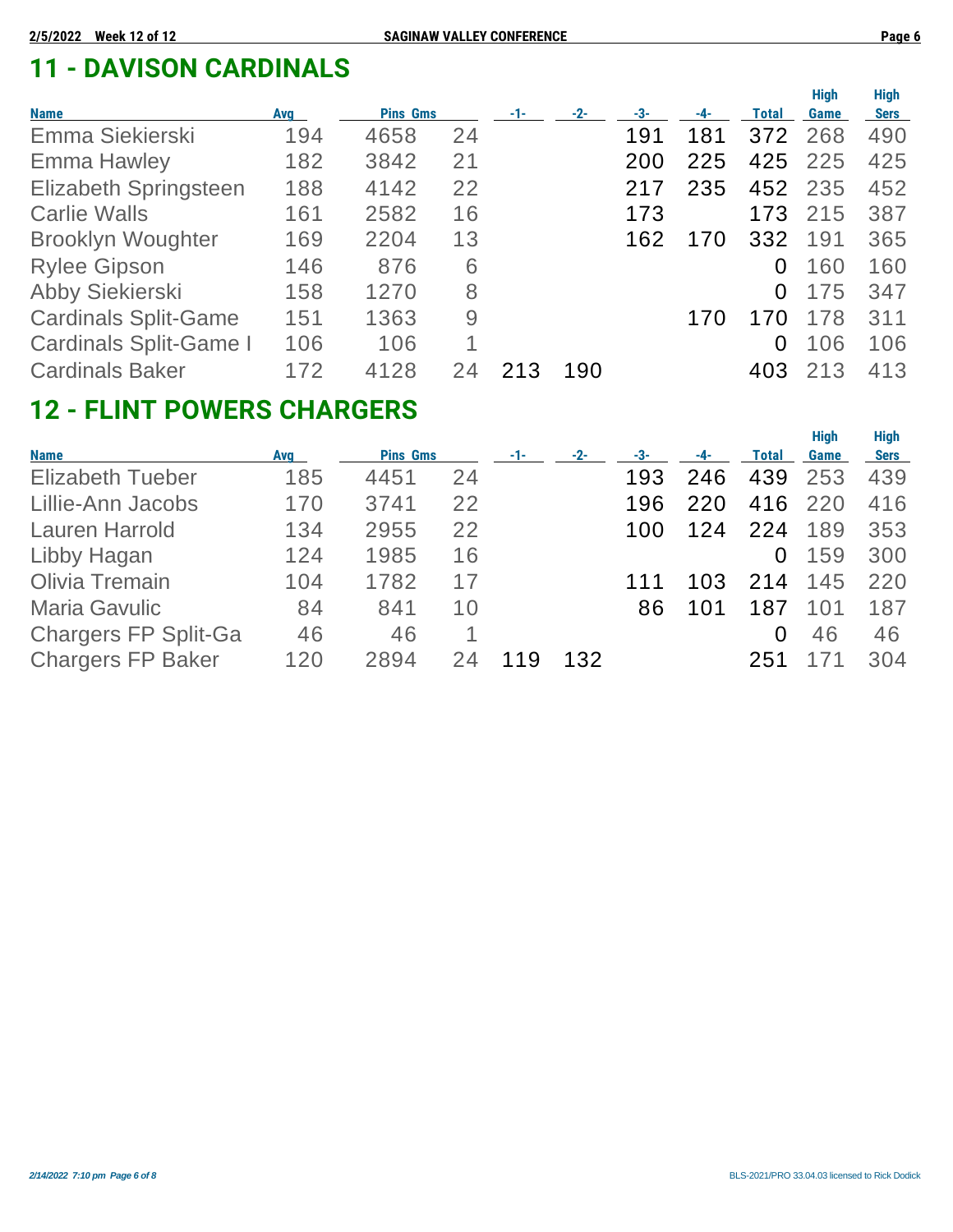#### *This Week's Statistics*

|                                   | Girls         |
|-----------------------------------|---------------|
| How many people bowled            | 67            |
| Number of games bowled            | 123           |
| Actual average of week's scores   | 136.89        |
| How many games above average      | 73            |
| How many games below average      | 48            |
| Pins above/below average per game | 6.91          |
| How many people raised average    | 43            |
| by this amount                    | 1.54          |
| How many people went down         | 24            |
| by this amount                    | $-1.14$       |
| League average before bowling     | 130.41        |
| League average after bowling      | 130.99        |
| Change in league average          | 0.58          |
| 800s                              |               |
| 775s                              |               |
| 750s                              |               |
| 725s                              |               |
| 700s                              |               |
| 675s                              |               |
| 650s                              |               |
| 625s                              |               |
| 600s                              |               |
| 575s                              |               |
| 550s                              |               |
| 525s                              |               |
| 500s                              | $\mathbf{1}$  |
| 475s                              |               |
| 450s                              | 1             |
| 425s<br>400s                      | $\frac{2}{3}$ |
| below 400                         | 60            |
|                                   |               |
| 300s                              |               |
| 275s                              |               |
| 250s                              |               |
| 225s                              | 5             |
| 200s                              | 9             |
| 175s                              | 12            |
| 150s                              | 15            |
| 125s                              | 25            |
| 100s                              | 34            |
| below 100                         | 23            |